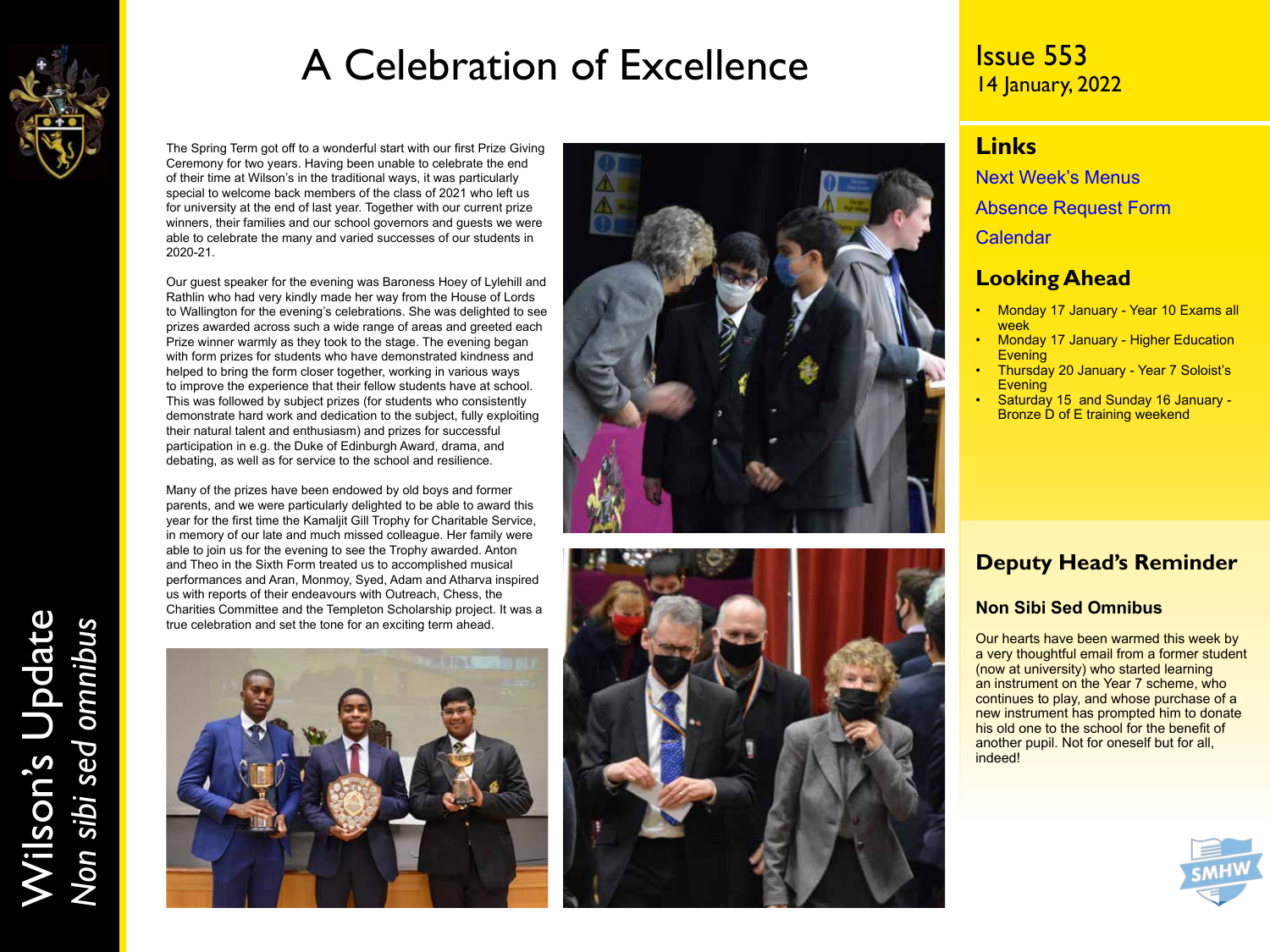

Wilson's Update

Wilson's Update<br>Non sibi sed omnibus

*Non sibi sed omnibus*

# FORM AWARDS FOR YEAR 12

In Monday's Year 12 Assembly, we were very pleased to present 10 Lower Sixth students with Form Awards. At the end of the Autumn Term, tutors were tasked with nominating just one student each for this award, based upon the following criteria:

- Who had shown real dedication to the SCS (Sports, Creativity and Service) programme
- Who had shown excellent diligence in their organisation for tutor sessions
- Who had shown excellent engagement with PSHE materials so far this year

Those nominated have acted as role models to others in their enthusiasm and good nature within the form. Congratulations goes to:

- Aayush in 12NC
- Muhammad in 12ADS
- Visnu in 12CEH
- Joe in 12PEG
- Nadeem in 12JER
- Josh in 12ZWC
- Pranav in 12CAR
- Rami in 12JSB
- Chris in 12AAW
- Arjun in 12RS



## Year 10 Stock Market Competition

A key part of the GCSEplus curriculum for GCSE Business is to help students develop an understanding of the stock market and trading. Year 10 Business students have been given an introduction to the workings of the stock maker and how to analyse company performance using websites such as Bloomberg. They were then set the challenge of investing in four companies from the FTSE 100 during the last halfterm. With high levels of volatility in the market this was not

an easy decision for them to make. At the end of the trading period each Business class found out the best performer in their group. The overall investor champion across all Year 10 students was Vinay K. Class winners were Edmund L, Gautham M, Penuel O, Arnav P and Bharanie R. We hope all Business students have found this task interesting and may consider becoming potential investors in the future!

## A Hobby of Mine

This week Mr Redmond (Physics) tells us about his exciting hobby.

What is your hobby?

**Scuba Diving** 

How did you get into it?

My neighbour got me into it as he is a very keen diver and would commonly share stories and pictures of his diving holidays. I had always enjoyed swimming so this seems an ideal hobby to get into. I went along to his club and did a taster session. I enjoyed that so much I joined right away and started learning to dive.

What you do enjoy about it?

When you're out on a dive it is a very calming experience as it is far removed from the norms of everyday and thus can be very relaxing. Exploring wrecks and reefs can be very exciting as you are never sure as to what you will find

. What would you say to some one who wanted to try it?

The easiest way of getting into diving is through a club as they can train you and then you have a group of people to go diving with afterwards. Look to see if there is a local scuba or BSAC club in your area. Most clubs will offer a try dive which involves trying on the kit and swimming around a pool to see if you enjoy it before having to commit anything.

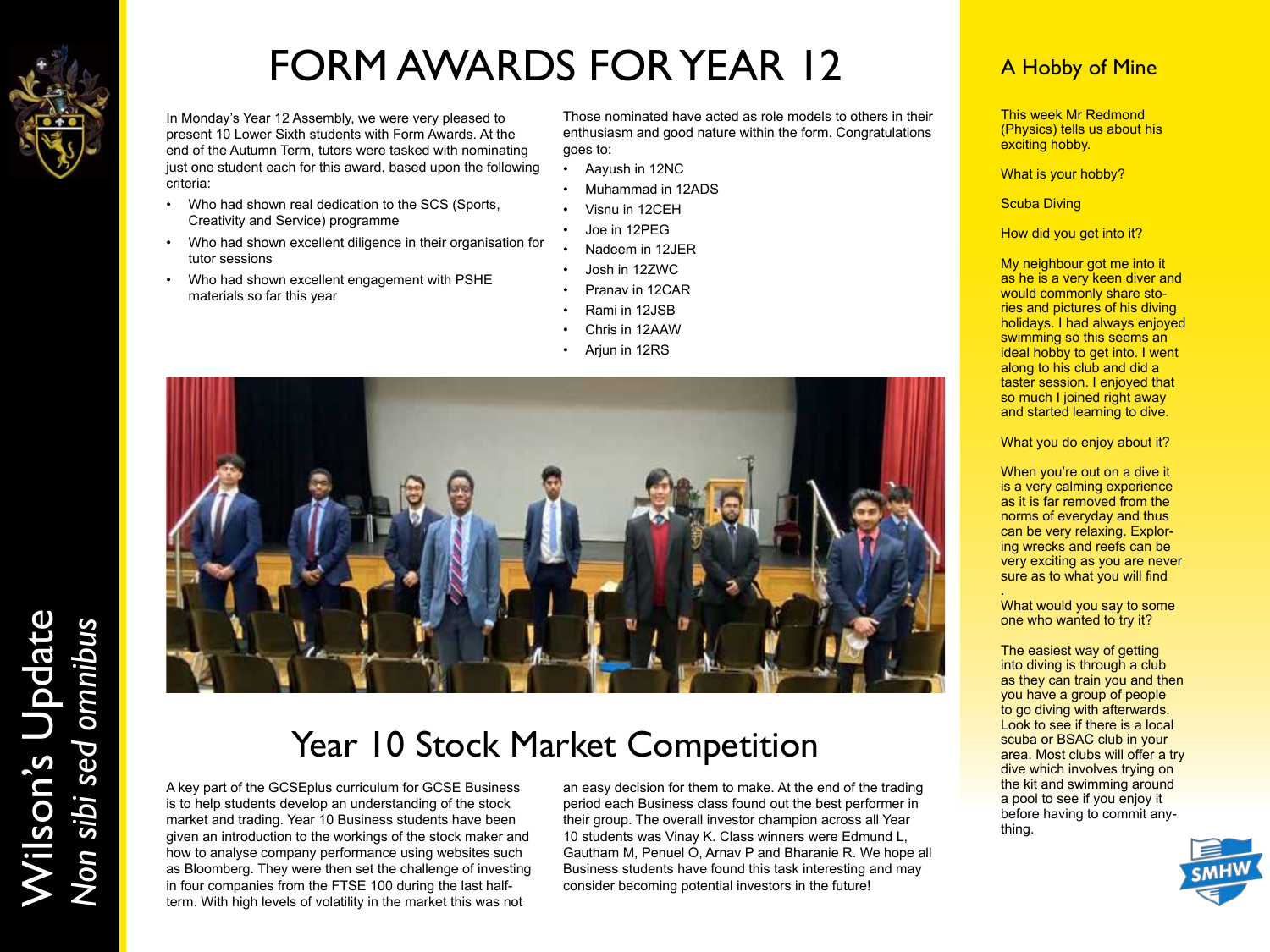

# UK Bebras Computational Thinking Challenge

The Bebras Computing Challenge introduces computational thinking to students.

It is organised in over 50 countries and designed to get students all over the world excited about computing.

The Bebras challenges are made of a set of short problems called Bebras tasks and are delivered online. The tasks are fun, engaging and based on problems that Computer Scientists often meet and enjoy solving. The tasks can be solved without prior knowledge but instead require logical thinking.

The aim is to solve as many as you can in the allotted time, 40 minutes. Unlike many other competitions, this is suitable for students of all abilities.

The competition runs for different year groups, as below, and this year the school entered into all categories, a total of over 500 students.

- Elite: Years 12 & 13
- Seniors: Years 10 & 11
- Intermediates: Years 8 & 9
- Juniors: Years 6 & 7

In the Elite group the school entered 32 students. "Best in School" went to Tharun in Year 12 with 184 points. An additional 5 students achieved "Gold Award Certificates", signifying that they were in the top 10% nationally. Collectively, the students were 14 points above the national average. In the Seniors category, 47 students competed and "Best in School" went jointly to Tom and Raheem in Year 10. A further 10 students achieved the "Gold Award Certificate" and this group were 35 points above the national average. Additional congratulations to Tom who also achieved joint Best in School Raheem Y10 Tom Y10 Tharun Y12

last year in the intermediate category.

In the Intermediate group the school entered 239 candidates. "Best in School" was awarded to Bhranav(8D) who achieved a score of 189 points. In addition, 125 were also awarded the "Gold Award Certificate". Collectively, the students were 44 points above the national average.

In the Juniors group there were 86 students entered. There was a very strong showing and "Best in School" was awarded to Jion(7C), Fraser(7C), Nikhil(7G) and Rounak(7H), all of whom scored the maximum of 200 points! This group of students were over 50 points above national average, a fantastic effort all round.

All the students that were in the top 10% nationally, and received their Gold Award, will now be invited to the next stage of the competition, the Oxford University Computing Challenge (OUCC) which takes place in February next year.

Congratulations to all students that participated this year and best of luck to those that will be competing in the OUCC!











Jion Y7